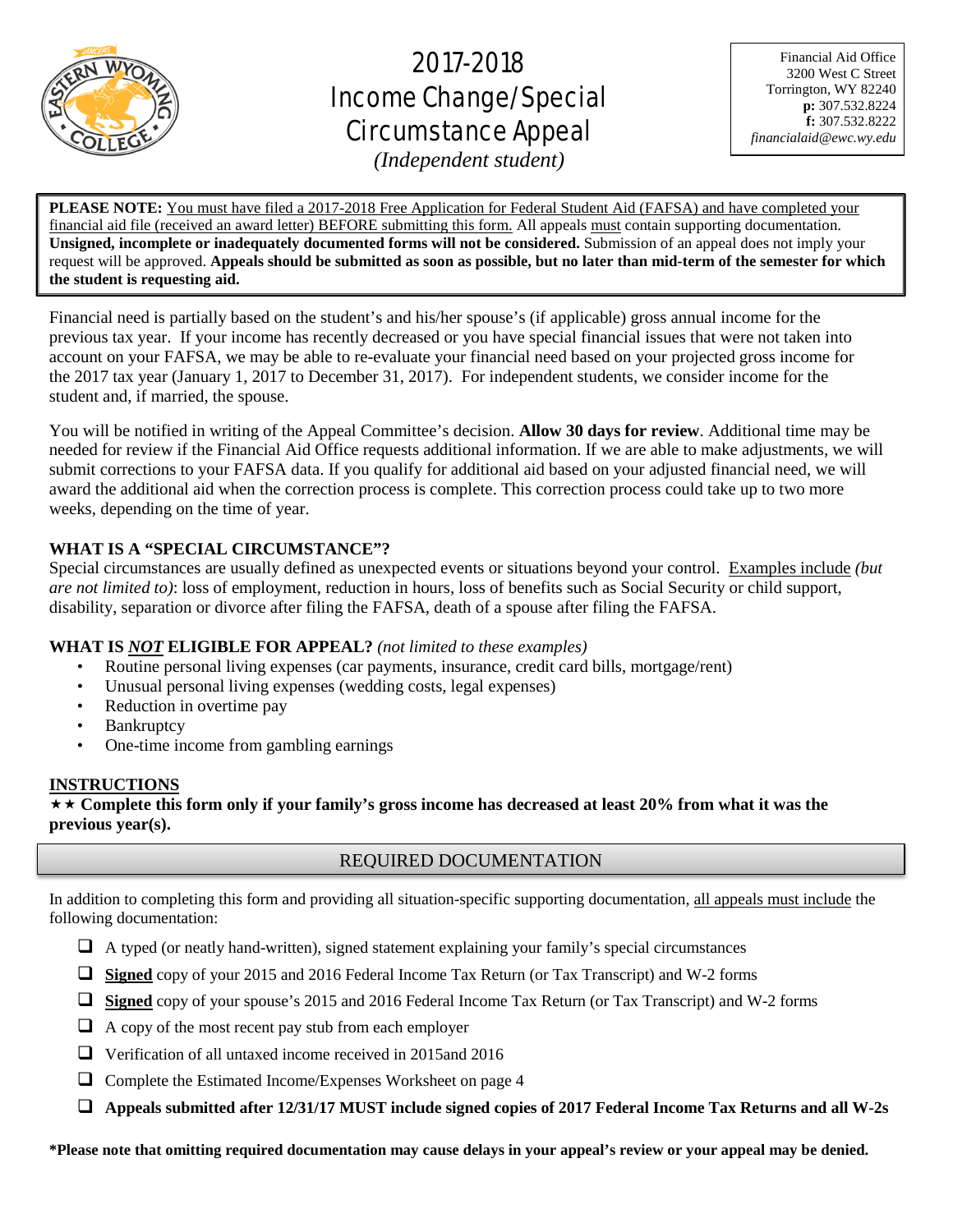# A: STUDENT INFORMATION

| Last Name                                  | <b>First Name</b>                                      | M.I. | <b>EWC Student ID Number</b>     | Social Security Number (last four digits) |  |
|--------------------------------------------|--------------------------------------------------------|------|----------------------------------|-------------------------------------------|--|
| Mailing Address (include apartment number) |                                                        |      | E-mail Address                   |                                           |  |
| City, ST, Zip                              |                                                        |      | Phone Number (include area code) |                                           |  |
|                                            | B: REASON FOR SUBMITTING APPEAL (check all that apply) |      |                                  |                                           |  |

#### **A. Unemployment or reduction of hours or wages**

Student or spouse who worked in 2015 is now unemployed or has had work hours and/or wage rate reduced.

#### **Required documentation:**

- $\Box$  Copy of last pay stub(s) from previous employer(s)
- $\Box$  Copy of letter from employer on letterhead verifying the release from employment or reduction in hours/wages, the date the change became effective and the duration of the reduction if temporary
- $\Box$  Notice of eligibility or denial for unemployment benefits
- Copy of disability benefit statement if applicable

## **B. Medical or dental expenses**

You or your spouse made **payments** for expenses not covered by insurance. **Medical expenses** *for which you received no insurance or other reimbursement* **must exceed 11% of the family's taxable income** in order to be considered.

#### **Required documentation:**

- $\Box$  Submit copies of receipts or billing statements showing amounts for which you received no insurance or other reimbursement, as well as documentation of payment
- $\Box$  Total medical expenses for which you received no insurance or other reimbursement(s): \$

## **C. Retirement**

Student or spouse who worked in 2015 has retired.

#### **Required documentation:**

- $\Box$  Copy of last pay stub(s) from previous employer(s)
- $\Box$  Copy of retirement benefit statement
- $\Box$  Letter from previous employer on letterhead stating last date of employment

# **D. Death of spouse**

Spouse passed away after the FAFSA was filed.

#### **Required documentation:**

 $\Box$  Copy of death certificate, obituary, or funeral program

## **E. Separation or divorce**

Student was married when the FAFSA was filed, but has now separated or divorced.

#### **Required documentation:**

 $\Box$  Court documentation verifying legal separation or divorce, or letter from attorney documenting that legal proceedings have begun

## **F. Reduction or loss of support or benefits**

Student or spouse received support or benefits in 2015 that have been terminated or reduced. Support or benefits may include: worker's compensation, unemployment benefits, child support, Social Security benefits, pensions, etc.

#### **Required documentation:**

- □ Last check stub or printout of benefit received
- $\Box$  Letter from agency on letterhead verifying the date and amount of benefit lost

## **G. One-time income**

Student or spouse received non-recurring income in 2015 from a pension, IRA, annuity, inheritance, settlement, etc.

#### **Required documentation:**

- Copy of form 1099 or other statement from paying agency showing the one-time income
- Explain why the one-time income is not available for education expenses; include documentation.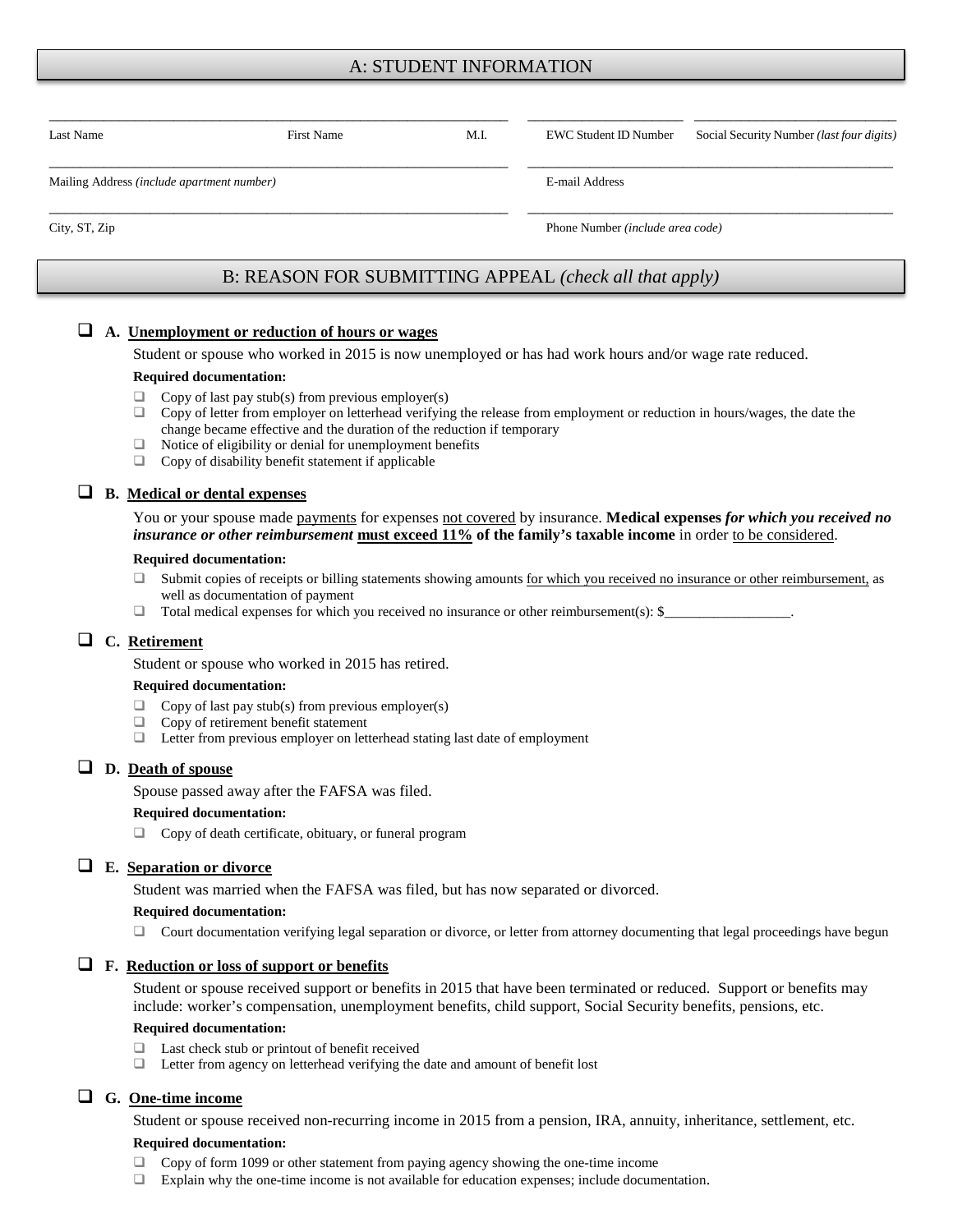## **H. Dislocated Worker/Displaced Homemaker**

Student/spouse is a Dislocated Worker if he/she is receiving unemployment benefits due to being laid off or losing a job and is unlikely to return to a previous occupation or was self-employed but is now unemployed due to economic conditions or natural disaster. A Displaced Homemaker is generally a person who previously provided unpaid services to the family (e.g. stay-at-home parent), is no longer supported by the spouse, is unemployed or underemployed, and is having trouble finding or upgrading employment.

#### **Required documentation:**

- $\Box$  Copy of letter from employer on letterhead verifying the release from employment or reduction in hours/wages, the date the change became effective and the duration of the reduction if temporary
- $\Box$  Notice of eligibility or denial for unemployment benefits

# **I. Other**

You or your spouse has other unusual circumstances not listed above.

#### **Required documentation:**

- $\Box$  Explain the circumstances in detail, including the impact on your ability to pay for your educational expenses
- Attach supporting documentation of the circumstances

# C: EXPLANATION OF SPECIAL CIRCUMSTANCES

**For the following questions, ONLY include information for the student and spouse (if applicable), whose income was included on the 2017-2018 Free Application for Federal Student Aid (FAFSA).**

Whose income decreased?

What date did the change in circumstance occur?  $\frac{\frac{1}{2}}{\frac{1}{2}}$ 

**\*Explain below (or attach a typed, signed personal statement explaining), in as much detail as possible, why you are requesting a change in income. Please list dates that the changes occurred and how it impacted your income. You must provide appropriate documentation. Be as detailed as possible about the change in your circumstances.** 

\_\_\_\_\_\_\_\_\_\_\_\_\_\_\_\_\_\_\_\_\_\_\_\_\_\_\_\_\_\_\_\_\_\_\_\_\_\_\_\_\_\_\_\_\_\_\_\_\_\_\_\_\_\_\_\_\_\_\_\_\_\_\_\_\_\_\_\_\_\_\_\_\_\_\_\_\_\_\_\_\_\_\_\_\_\_\_\_\_\_\_\_\_\_\_\_\_\_\_\_\_\_\_\_\_\_\_\_

\_\_\_\_\_\_\_\_\_\_\_\_\_\_\_\_\_\_\_\_\_\_\_\_\_\_\_\_\_\_\_\_\_\_\_\_\_\_\_\_\_\_\_\_\_\_\_\_\_\_\_\_\_\_\_\_\_\_\_\_\_\_\_\_\_\_\_\_\_\_\_\_\_\_\_\_\_\_\_\_\_\_\_\_\_\_\_\_\_\_\_\_\_\_\_\_\_\_\_\_\_\_\_\_\_\_\_\_

\_\_\_\_\_\_\_\_\_\_\_\_\_\_\_\_\_\_\_\_\_\_\_\_\_\_\_\_\_\_\_\_\_\_\_\_\_\_\_\_\_\_\_\_\_\_\_\_\_\_\_\_\_\_\_\_\_\_\_\_\_\_\_\_\_\_\_\_\_\_\_\_\_\_\_\_\_\_\_\_\_\_\_\_\_\_\_\_\_\_\_\_\_\_\_\_\_\_\_\_\_\_\_\_\_\_\_\_

\_\_\_\_\_\_\_\_\_\_\_\_\_\_\_\_\_\_\_\_\_\_\_\_\_\_\_\_\_\_\_\_\_\_\_\_\_\_\_\_\_\_\_\_\_\_\_\_\_\_\_\_\_\_\_\_\_\_\_\_\_\_\_\_\_\_\_\_\_\_\_\_\_\_\_\_\_\_\_\_\_\_\_\_\_\_\_\_\_\_\_\_\_\_\_\_\_\_\_\_\_\_\_\_\_\_\_\_

\_\_\_\_\_\_\_\_\_\_\_\_\_\_\_\_\_\_\_\_\_\_\_\_\_\_\_\_\_\_\_\_\_\_\_\_\_\_\_\_\_\_\_\_\_\_\_\_\_\_\_\_\_\_\_\_\_\_\_\_\_\_\_\_\_\_\_\_\_\_\_\_\_\_\_\_\_\_\_\_\_\_\_\_\_\_\_\_\_\_\_\_\_\_\_\_\_\_\_\_\_\_\_\_\_\_\_\_

\_\_\_\_\_\_\_\_\_\_\_\_\_\_\_\_\_\_\_\_\_\_\_\_\_\_\_\_\_\_\_\_\_\_\_\_\_\_\_\_\_\_\_\_\_\_\_\_\_\_\_\_\_\_\_\_\_\_\_\_\_\_\_\_\_\_\_\_\_\_\_\_\_\_\_\_\_\_\_\_\_\_\_\_\_\_\_\_\_\_\_\_\_\_\_\_\_\_\_\_\_\_\_\_\_\_\_\_

\_\_\_\_\_\_\_\_\_\_\_\_\_\_\_\_\_\_\_\_\_\_\_\_\_\_\_\_\_\_\_\_\_\_\_\_\_\_\_\_\_\_\_\_\_\_\_\_\_\_\_\_\_\_\_\_\_\_\_\_\_\_\_\_\_\_\_\_\_\_\_\_\_\_\_\_\_\_\_\_\_\_\_\_\_\_\_\_\_\_\_\_\_\_\_\_\_\_\_\_\_\_\_\_\_\_\_\_

\_\_\_\_\_\_\_\_\_\_\_\_\_\_\_\_\_\_\_\_\_\_\_\_\_\_\_\_\_\_\_\_\_\_\_\_\_\_\_\_\_\_\_\_\_\_\_\_\_\_\_\_\_\_\_\_\_\_\_\_\_\_\_\_\_\_\_\_\_\_\_\_\_\_\_\_\_\_\_\_\_\_\_\_\_\_\_\_\_\_\_\_\_\_\_\_\_\_\_\_\_\_\_\_\_\_\_\_

\_\_\_\_\_\_\_\_\_\_\_\_\_\_\_\_\_\_\_\_\_\_\_\_\_\_\_\_\_\_\_\_\_\_\_\_\_\_\_\_\_\_\_\_\_\_\_\_\_\_\_\_\_\_\_\_\_\_\_\_\_\_\_\_\_\_\_\_\_\_\_\_\_\_\_\_\_\_\_\_\_\_\_\_\_\_\_\_\_\_\_\_\_\_\_\_\_\_\_\_\_\_\_\_\_\_\_\_

\_\_\_\_\_\_\_\_\_\_\_\_\_\_\_\_\_\_\_\_\_\_\_\_\_\_\_\_\_\_\_\_\_\_\_\_\_\_\_\_\_\_\_\_\_\_\_\_\_\_\_\_\_\_\_\_\_\_\_\_\_\_\_\_\_\_\_\_\_\_\_\_\_\_\_\_\_\_\_\_\_\_\_\_\_\_\_\_\_\_\_\_\_\_\_\_\_\_\_\_\_\_\_\_\_\_\_\_

\_\_\_\_\_\_\_\_\_\_\_\_\_\_\_\_\_\_\_\_\_\_\_\_\_\_\_\_\_\_\_\_\_\_\_\_\_\_\_\_\_\_\_\_\_\_\_\_\_\_\_\_\_\_\_\_\_\_\_\_\_\_\_\_\_\_\_\_\_\_\_\_\_\_\_\_\_\_\_\_\_\_\_\_\_\_\_\_\_\_\_\_\_\_\_\_\_\_\_\_\_\_\_\_\_\_\_\_

\_\_\_\_\_\_\_\_\_\_\_\_\_\_\_\_\_\_\_\_\_\_\_\_\_\_\_\_\_\_\_\_\_\_\_\_\_\_\_\_\_\_\_\_\_\_\_\_\_\_\_\_\_\_\_\_\_\_\_\_\_\_\_\_\_\_\_\_\_\_\_\_\_\_\_\_\_\_\_\_\_\_\_\_\_\_\_\_\_\_\_\_\_\_\_\_\_\_\_\_\_\_\_\_\_\_\_\_

\_\_\_\_\_\_\_\_\_\_\_\_\_\_\_\_\_\_\_\_\_\_\_\_\_\_\_\_\_\_\_\_\_\_\_\_\_\_\_\_\_\_\_\_\_\_\_\_\_\_\_\_\_\_\_\_\_\_\_\_\_\_\_\_\_\_\_\_\_\_\_\_\_\_\_\_\_\_\_\_\_\_\_\_\_\_\_\_\_\_\_\_\_\_\_\_\_\_\_\_\_\_\_\_\_\_\_\_

\_\_\_\_\_\_\_\_\_\_\_\_\_\_\_\_\_\_\_\_\_\_\_\_\_\_\_\_\_\_\_\_\_\_\_\_\_\_\_\_\_\_\_\_\_\_\_\_\_\_\_\_\_\_\_\_\_\_\_\_\_\_\_\_\_\_\_\_\_\_\_\_\_\_\_\_\_\_\_\_\_\_\_\_\_\_\_\_\_\_\_\_\_\_\_\_\_\_\_\_\_\_\_\_\_\_\_\_

\_\_\_\_\_\_\_\_\_\_\_\_\_\_\_\_\_\_\_\_\_\_\_\_\_\_\_\_\_\_\_\_\_\_\_\_\_\_\_\_\_\_\_\_\_\_\_\_\_\_\_\_\_\_\_\_\_\_\_\_\_\_\_\_\_\_\_\_\_\_\_\_\_\_\_\_\_\_\_\_\_\_\_\_\_\_\_\_\_\_\_\_\_\_\_\_\_\_\_\_\_\_\_\_\_\_\_\_

\_\_\_\_\_\_\_\_\_\_\_\_\_\_\_\_\_\_\_\_\_\_\_\_\_\_\_\_\_\_\_\_\_\_\_\_\_\_\_\_\_\_\_\_\_\_\_\_\_\_\_\_\_\_\_\_\_\_\_\_\_\_\_\_\_\_\_\_\_\_\_\_\_\_\_\_\_\_\_\_\_\_\_\_\_\_\_\_\_\_\_\_\_\_\_\_\_\_\_\_\_\_\_\_\_\_\_\_

\_\_\_\_\_\_\_\_\_\_\_\_\_\_\_\_\_\_\_\_\_\_\_\_\_\_\_\_\_\_\_\_\_\_\_\_\_\_\_\_\_\_\_\_\_\_\_\_\_\_\_\_\_\_\_\_\_\_\_\_\_\_\_\_\_\_\_\_\_\_\_\_\_\_\_\_\_\_\_\_\_\_\_\_\_\_\_\_\_\_\_\_\_\_\_\_\_\_\_\_\_\_\_\_\_\_\_\_

\_\_\_\_\_\_\_\_\_\_\_\_\_\_\_\_\_\_\_\_\_\_\_\_\_\_\_\_\_\_\_\_\_\_\_\_\_\_\_\_\_\_\_\_\_\_\_\_\_\_\_\_\_\_\_\_\_\_\_\_\_\_\_\_\_\_\_\_\_\_\_\_\_\_\_\_\_\_\_\_\_\_\_\_\_\_\_\_\_\_\_\_\_\_\_\_\_\_\_\_\_\_\_\_\_\_\_\_